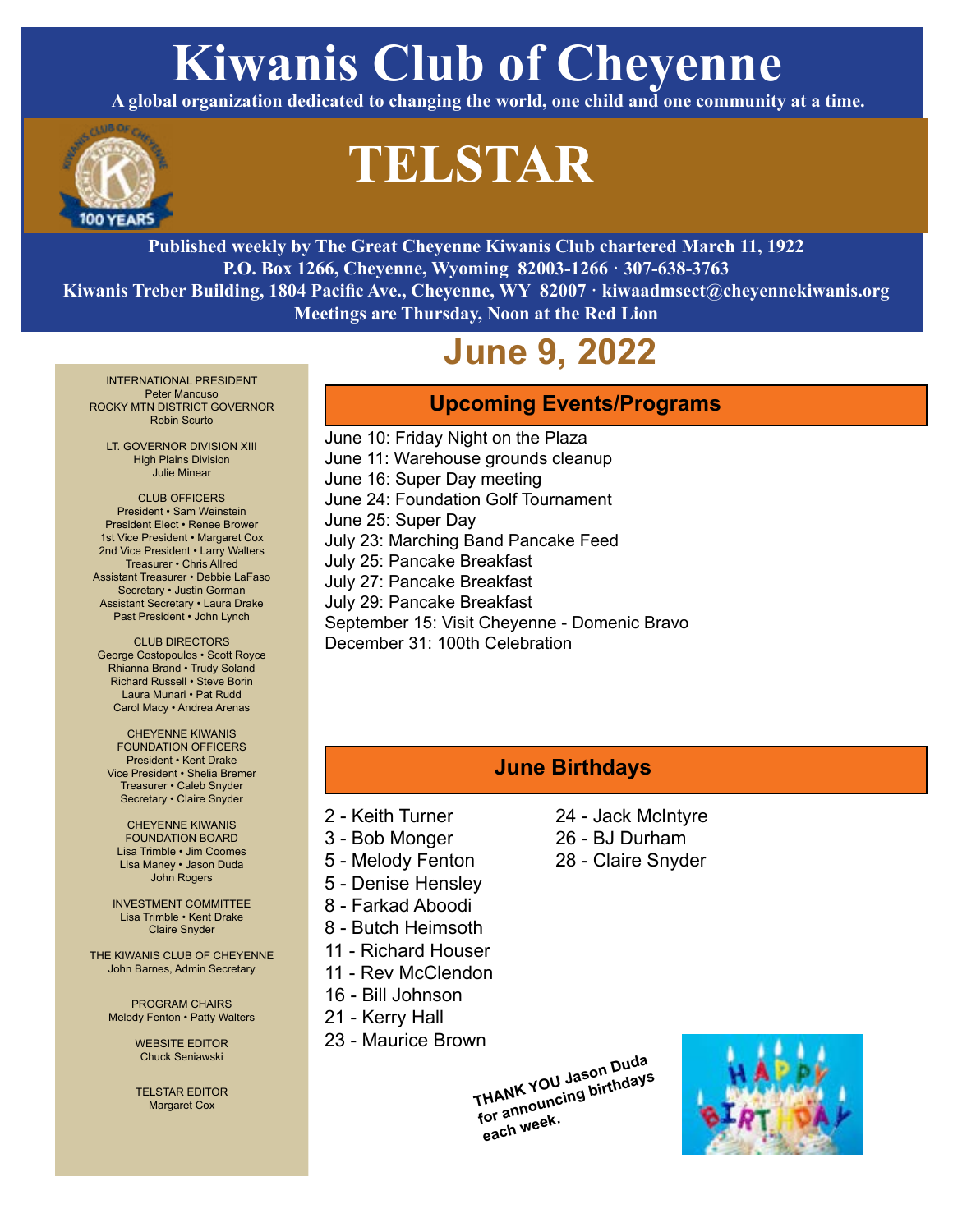### **Kiwanis is not something you join...**

### **...it's something you do!**

### **Announcements**







## **Kiwanis is not something you join...**

Save the Date received from CASA for an event in September. See the CASA  $\exists$  website for more information.



Any Kiwanian in need **Guests:**

There was \$22.28 in the wish and spin after we recovered it. Thanks to Ryan Whitehead's father - he will be fixing the cone at no charge.  $\exists$ Thank you to Lisa Trimble for redoing the Foundation Bylaws.



#### **Sam Weinstein**

Board meeting next Tuesday 6/14 at noon at the Red Lion.

#### **Jim Coomes: Wish and Spin**

Monday he picks up his parents for a 10 day  $\exists$ stay.

#### **Ken Dugas: Friday Night on the Plaza**

 $\mathrm{\bar{\,}}$ Beer pouring at the Plaza is tomorrow night. If you signed up you should  $\exists$  have received an email. Please read that for more information.



### **Happy Dollars**

**Kristen Custis**

Big Brothers Big Sisters is moving in with Grace 4 Two Brothers. Join us for the ribbon cutting on June 23.



We are 16 days away from Super Day. Next Thursday after lunch meeting we will meet to work out logistics for event.  $\exists$ Thank you to those that have signed up. We could use a few more people.

**Sam Weinstein** His company is hosting Chamber After Hours tonight.

We are ramping up. We are 6 weeks away. Committee chairs make sure that you have people signed up to help. The ham committee will shift to the batter  $\exists$  droppers. We are making progress on the coffee situation.



**Neil Emmons** Granddaughter graduated from East. She will study in Italy in the fall and then in  $\mathbb{S}$ Dominican Republic.





**Bryon Woods** \$100 for his meeting with the Club. He is moving to Florida to be with his family.



 $\bar{a}$  We will have a membership meeting right after lunch today. We have 6 new members!





Happy to be back from Arizona. It was



#### **Tom Muhlbach: Super Day**

#### **Larry Walters: Pancake Breakfast**

#### **Richard Houser**

The weeds at the warehouse are growing. Come out Saturday at 9am to help clean up the grounds.



#### **Rod Brand: Membership**